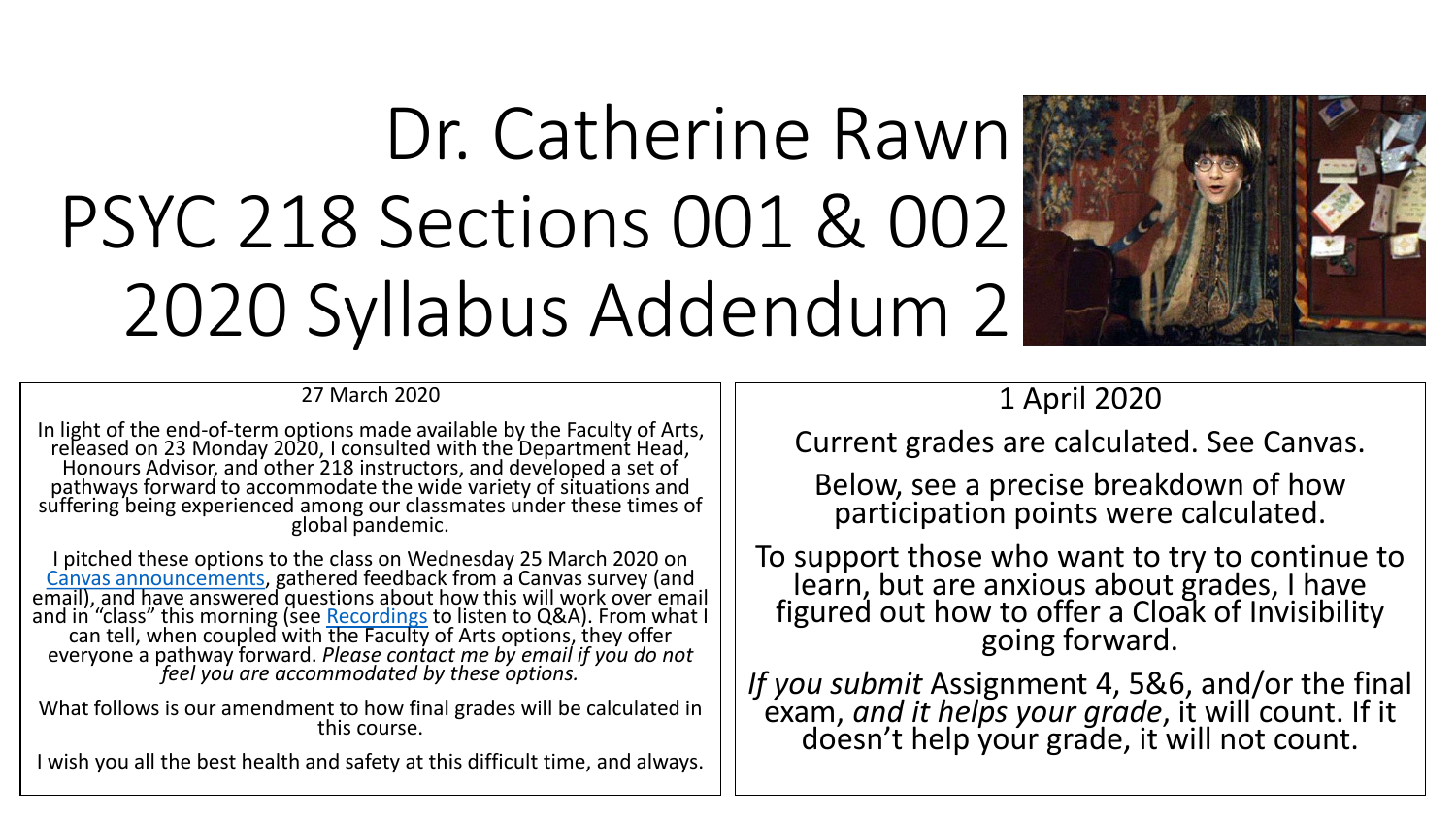Adding extra Cloak of Invisibility April 1 (No this is not an April Fools joke. You know I'm not cruel!)

#### Participation points score /3 includes:

- clicker points for in person classes,
- both ComPAIR exercises,
- Day 1 and 4 exercises (Canvas submission, open for weeks)
- January clicker substitute quizzes

I also gave everyone 25% grace space (rather than 10% as per original syllabus). So someone who got 75% (or more) of the possible points earned 3/3. We are all suffering. And the suffering is *unequal*. You can choose whichever path you need to right now. Pathway C is there for anyone who needs it. But I also want to continue to support everyone who can and want to keep learning.

|                                                                                                                                | <b>Assessment</b>                     | <b>Pathway A</b><br>(Continue Forward)                                                                                                                                                                    | <b>Pathway B</b><br>(Flexible)                                                                                                      | <b>Pathway C</b><br>(Can't Continue)                                                                   | Ą<br> O <br>A                      |  |
|--------------------------------------------------------------------------------------------------------------------------------|---------------------------------------|-----------------------------------------------------------------------------------------------------------------------------------------------------------------------------------------------------------|-------------------------------------------------------------------------------------------------------------------------------------|--------------------------------------------------------------------------------------------------------|------------------------------------|--|
| Rawn<br>δ.<br>$\mathbf{\Omega}$<br><u>ನ</u><br>$\blacktriangleleft$<br>Sections<br>$\infty$<br>$\blacktriangleright$<br>$\sim$ | Assignment 1 (4%)                     | Completed                                                                                                                                                                                                 | Completed                                                                                                                           | Completed<br>$\frac{X}{4}$ +                                                                           | $\mathbf{1}$<br>2.                 |  |
|                                                                                                                                | Assignment2 (4%)                      | Completed                                                                                                                                                                                                 | Completed                                                                                                                           | $\frac{X}{4}$ +<br>Completed                                                                           |                                    |  |
|                                                                                                                                | Assignment 3 (4%)                     | Completed                                                                                                                                                                                                 | Completed                                                                                                                           | $\frac{X}{4}$ +<br>Completed                                                                           |                                    |  |
|                                                                                                                                | Test 1 (12%)                          | Completed                                                                                                                                                                                                 | Completed                                                                                                                           | $\frac{X}{12}$ +<br>Completed                                                                          |                                    |  |
|                                                                                                                                | Test 2 (12%)                          | Completed                                                                                                                                                                                                 | Completed                                                                                                                           | $\frac{X}{12}$ +<br>Completed                                                                          | 3.                                 |  |
|                                                                                                                                | Test 3 (12%)                          | Completed                                                                                                                                                                                                 | Completed<br>(95% of class, i.e., fairly normal)                                                                                    | $\frac{X}{12}$ +<br>Completed                                                                          | S <sub>0</sub>                     |  |
|                                                                                                                                | Participation (3%)                    | Completed                                                                                                                                                                                                 | Completed                                                                                                                           | X<br>Completed<br>$\frac{1}{3}$ =                                                                      | in<br>$\overline{\mathsf{h}}$<br>d |  |
|                                                                                                                                | Assignment 4 (4%)                     | Plan to complete                                                                                                                                                                                          | If submit, and it improves your<br>grade, it will count                                                                             | I'll calculate a score from<br>here (/51), add HSP in                                                  |                                    |  |
|                                                                                                                                | Assignment 5/6 (8%)                   | Plan to complete                                                                                                                                                                                          | If submit, and it improves your<br>grade, it will count                                                                             | April, convert to %. Done.                                                                             |                                    |  |
|                                                                                                                                | <b>Cumulative Final Exam</b><br>(34%) | Plan to complete                                                                                                                                                                                          | If submit, and it improves your<br>grade, it will count                                                                             |                                                                                                        |                                    |  |
|                                                                                                                                |                                       | I'll calculate a custom score<br>from what you submit that<br>helps your grade, add HSP in<br>April, convert to %. Change to<br>Pathway B (i.e., if you need to<br>skip something) anytime you<br>choose. | I'll calculate a custom score<br>from what you submit<br>that helps your grade $(\sqrt{2})$ ,<br>add HSP in April, convert to<br>%. | You are <i>glways welco</i><br>office hours, even if<br>connection and stability<br>to hand in zero mo |                                    |  |

#### *After the end of term options for every Faculty of Arts course*

- Keep the score
- Ask to convert to
	- Credit / D / Fail *(if Credit or D, 218 will still count to degree requirement but won't contribute to your overall average)*
- Ask to convert to Late withdrawal

ee website for more information: ttps://www.arts.ubc.ca/en d-of-term-and-covid-19/

*me* in class and it's just for the even if you plan re things.  $\odot$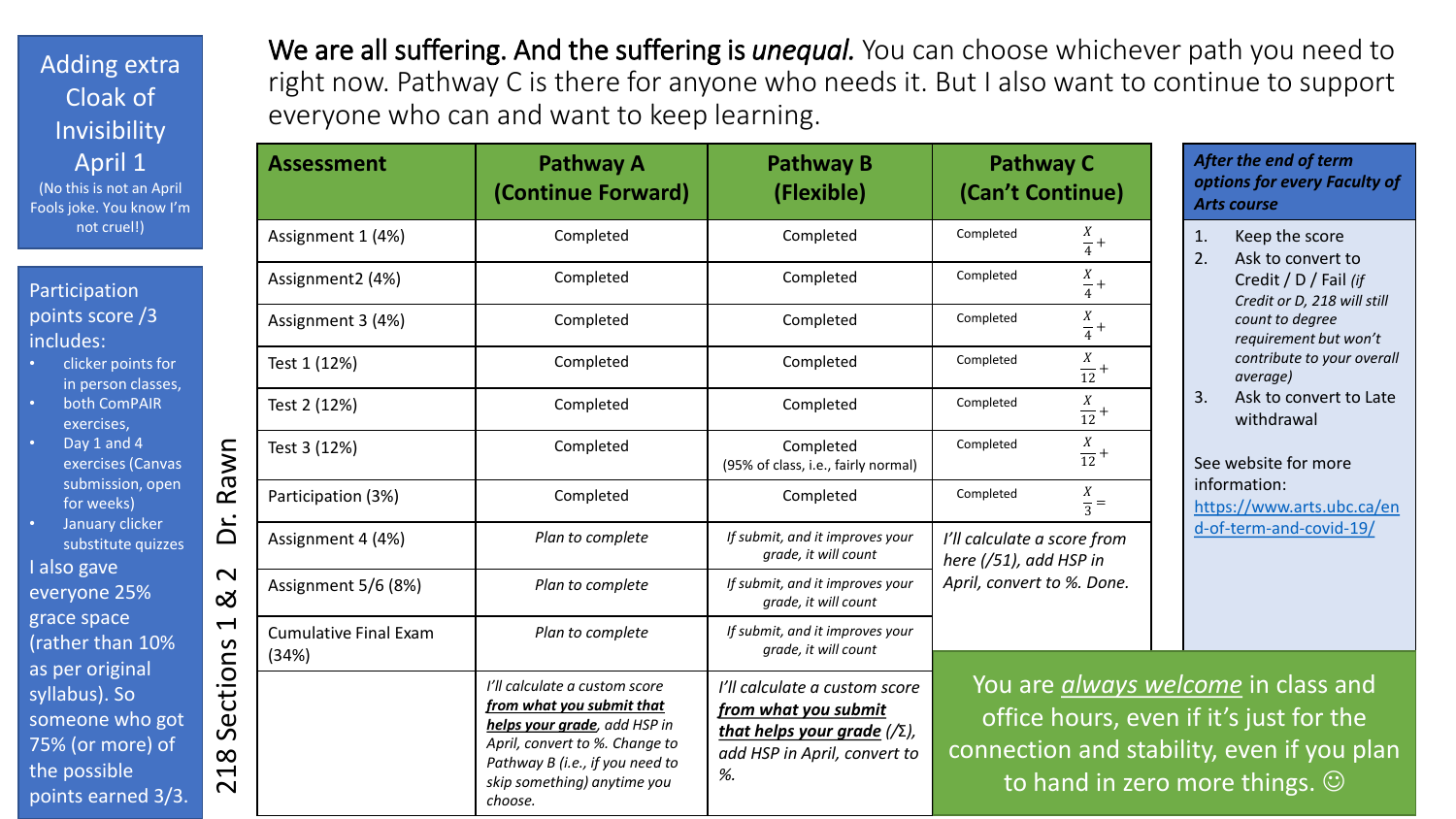## Clarified March 27

We are all suffering. And the suffering is *unequal.* What do you think of this idea to accommodate those who are suffering the most alongside those who are doing relatively ok and want to keep learning? Which are you likely to choose?

|                                                                                    | <b>Assessment</b>                     | <b>Pathway A</b><br>(Continue<br>Forward)                                                                            | <b>Pathway B</b><br>(Flexible)                                                                                    | <b>Pathway C</b><br>(Can't<br>Continue)                                                                                                                                     | After the end of term<br>options for every<br><b>Faculty of Arts course</b> |  |
|------------------------------------------------------------------------------------|---------------------------------------|----------------------------------------------------------------------------------------------------------------------|-------------------------------------------------------------------------------------------------------------------|-----------------------------------------------------------------------------------------------------------------------------------------------------------------------------|-----------------------------------------------------------------------------|--|
| Rawn<br>ن<br>ا<br>$\overline{\mathsf{C}}$<br>ౘ<br>$\blacktriangleleft$<br>Sections | Assignment 1 (4%)                     | Completed                                                                                                            | Completed                                                                                                         | Completed<br>$\frac{X}{4}$ +                                                                                                                                                | 1.<br>Keep the score<br>2.<br>Ask to convert to                             |  |
|                                                                                    | Assignment2 (4%)                      | Completed                                                                                                            | Completed                                                                                                         | $\frac{X}{4}$ +<br>Completed                                                                                                                                                | Credit / D / Fail<br>(if Credit or D, 218                                   |  |
|                                                                                    | Assignment 3 (4%)                     | Completed                                                                                                            | Completed                                                                                                         | $\frac{X}{4} +$<br>Completed                                                                                                                                                | will still count to<br>degree                                               |  |
|                                                                                    | Test 1 (12%)                          | Completed                                                                                                            | Completed                                                                                                         | $\frac{X}{12}$ +<br>Completed                                                                                                                                               | requirement)<br>3.<br>Ask to convert to                                     |  |
|                                                                                    | Test 2 (12%)                          | Completed                                                                                                            | Completed                                                                                                         | $\frac{X}{12}$ +<br>Completed                                                                                                                                               | Late withdrawal                                                             |  |
|                                                                                    | Test 3 (12%)                          | Completed                                                                                                            | If submit, it will count                                                                                          | Completed<br>$\frac{X}{12}$ +                                                                                                                                               | See website for more<br>information:                                        |  |
|                                                                                    | Participation (3%)                    | Completed                                                                                                            | Completed                                                                                                         | $\frac{X}{3} =$<br>Completed                                                                                                                                                | https://www.arts.ubc.<br>ca/end-of-term-and-                                |  |
|                                                                                    | Assignment 4 (4%)                     | Plan to complete                                                                                                     | If submit, it will count                                                                                          | I'll calculate a score<br>$covid-19/$                                                                                                                                       |                                                                             |  |
|                                                                                    | Assignment 5/6 (8%)                   | Plan to complete                                                                                                     | If submit, it will count                                                                                          | from here $( /51)$ , add<br>HSP in April, convert                                                                                                                           |                                                                             |  |
|                                                                                    | <b>Cumulative Final</b><br>Exam (34%) | Plan to complete                                                                                                     | If submit, it will count                                                                                          | to %. Done.                                                                                                                                                                 |                                                                             |  |
| $\infty$<br>$\overline{\phantom{0}}$<br>$\overline{\mathsf{C}}$                    |                                       | I'll calculate a score as<br>usual, add HSP in<br>April, convert to %.<br>Change to Pathway B<br>anytime you choose. | I'll calculate a score<br>from whatever<br>you've submitted<br>$\frac{1}{2}$ , add HSP in April,<br>convert to %. | You are <i>always welcome</i> in class and<br>office hours, even if it's just for the<br>connection and stability, even if you<br>plan to hand in zero more things. $\odot$ |                                                                             |  |